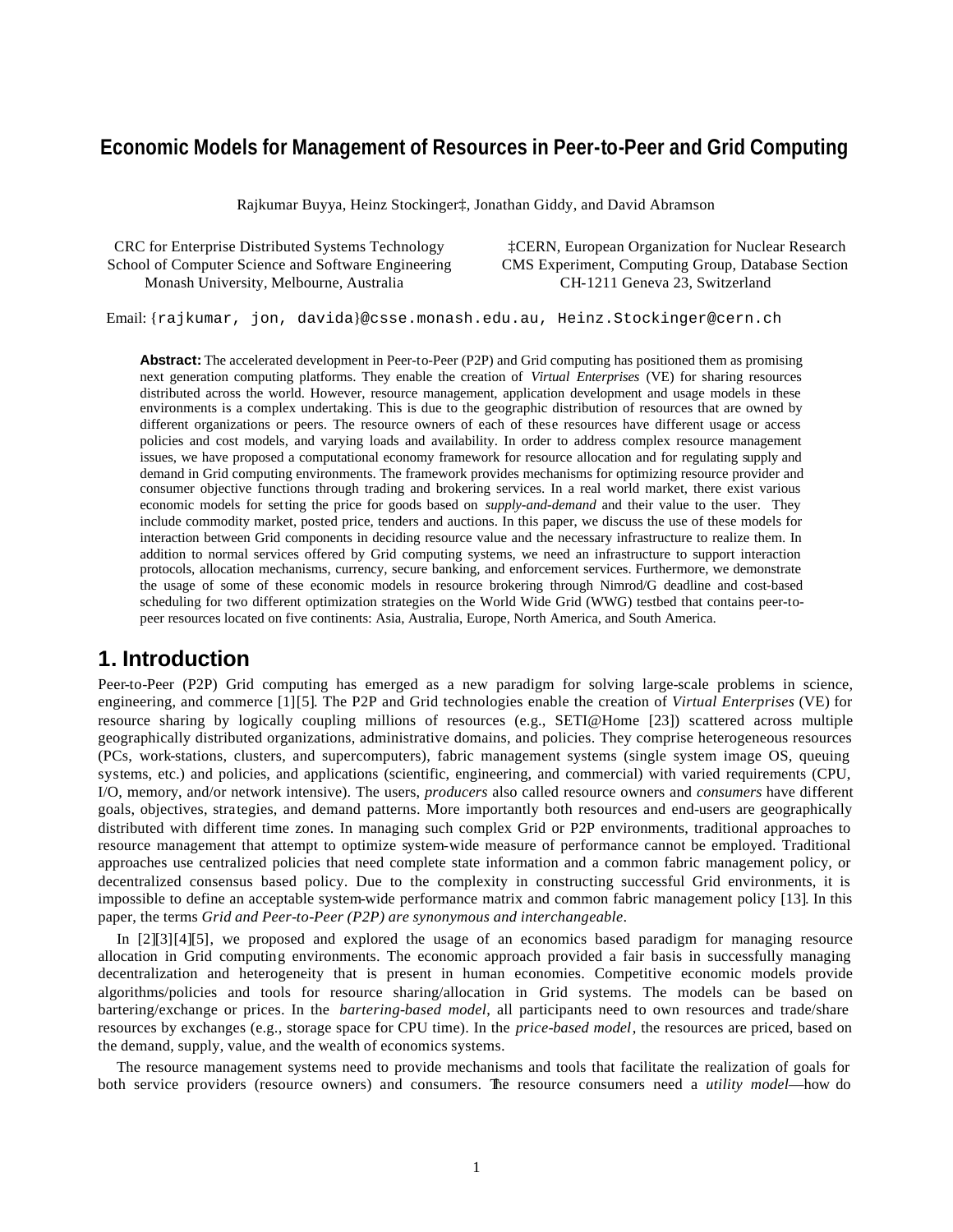consumers demand resources and what are their preference parameters—and *brokers* that automatically generate strategies for choosing providers as per user requirements and manage all issues associated with application execution. The service providers need tools/mechanisms for *price generation schemers* so as to increase system utilization and *protocols* that help them to offer competitive services. For the market to be competitive and healthy, coordination mechanisms are required that help in reaching equilibrium price—the market price at which the supply of a service equals the quantity demanded.

 Most of the related work in Grid computing dedicated to scheduling problems and resource management uses a "conventional style" where a scheduling component decides which jobs can be executed at which site based on certain cost functions (Globus [6], Legion [7], Condor [28], AppLeS [26], Netsolve [27], Punch [25]). Such cost functions are often very system-centric and are not driven by user Quality of Service (QoS) parameters such as access price and service delivery timeframe. Most systems treat resources as if they all cost the same price even when this is not the case in reality. The end user does not want to pay the highest price but wants to negotiate a particular price based on the demand, value, priority, and available budget. In an economics approach, the scheduling decision is not done statically by a single scheduling entity but directed by the end users requirements. Whereas a conventional cost model often deals with software and hardware costs for running applications, the economic model primarily charges the end user for services that they consume based on the value they derive from it. Trading based on the demand of users and the available resources is the main driver in the competitive, economic market model. Thus, we stress that a single user is in competition with other users and resource owners with Grid service providers.

The main contribution of this paper is to provide economic models, system architecture, and policies for resource management in Grid environments. Currently, the Grid user community and the Grid technology are still rather new and not well accepted and established in commercial Grid settings. However, we believe the Grid can become established in such settings by providing incentive for both consumers and resource providers for being part of the Grid. Since the Grid uses the Internet as a carrier for providing remote services, it is well positioned to create a computational ecology, cooperative problem solving environment, and means for sharing digital contents and resources in a seamless manner. Up to now, the idea of using Grids for solving large computationally intensive applications has been more or less restricted to the scientific community. However, even if, in the scientific community, the pricing aspect seems to be of minor importance, there are still funding agencies that have to support the hardware and software infrastructure for Grids. Economic models help them in management and evaluation of resource allocations to user communities.

## **2. Players in the Grid Marketplace**

The two key players driving the Grid marketplace, like in the conventional marketplace, are: *Grid Service Providers* (GSPs) providing the traditional role of *producers* and *Grid Resource Brokers* (GRBs) representing *consumers*. The Grid computing environments provide necessary infrastructure including security, information, transparent access to remote resources, and information services that enable us to bring these two entities together [5]. Consumers interact with their own brokers for managing and scheduling their computations on the Grid. The GSPs make their resources Grid enabled by running software systems (such as Globus or Legion) along with *Grid resource Trading Services/Servers* (GTS) to enable resource trading and execution of consumer requests directed through GRBs. The interaction between GRBs and GSPs during resource trading is mediated through a *Grid Market Directory* (GMD) (see Figures 1 to 5). They use various economic models or interaction protocols driven by a Grid Marketplace for deciding service access price. These protocols are discussed in Section 3. The Grid Architecture for Computational Economy (GRACE) discussed in [5] provides detailed discussion on the role played by GSPs, GRBs, and GMDs and compares them to actual Grid components and implementations.

As in the conventional marketplace, the users' community (GRBs) represents the demand, whereas the resource owners' community (GSPs) represents the supply in our economic Grid model. In the economic model, we put emphasis on the user community and how they can influence the pricing of Grid resources via their brokers. Prices are only one factor in the model but play an important role when resources are only used and not bought by the users, as for real world services. The service providers (GSPs) and consumers (GRBs) interact in a competitive market environment for resource trading and service access.

In the literature, the term *economics* is defined as the branch of social science that deals with the production and distribution and consumption of goods and services and their management [17]. Numerous economic theories including microeconomic and macroeconomic principles have been proposed in the literature. Some of the commonly used economic models for selling goods and services can be employed as service price negotiation protocols in Grid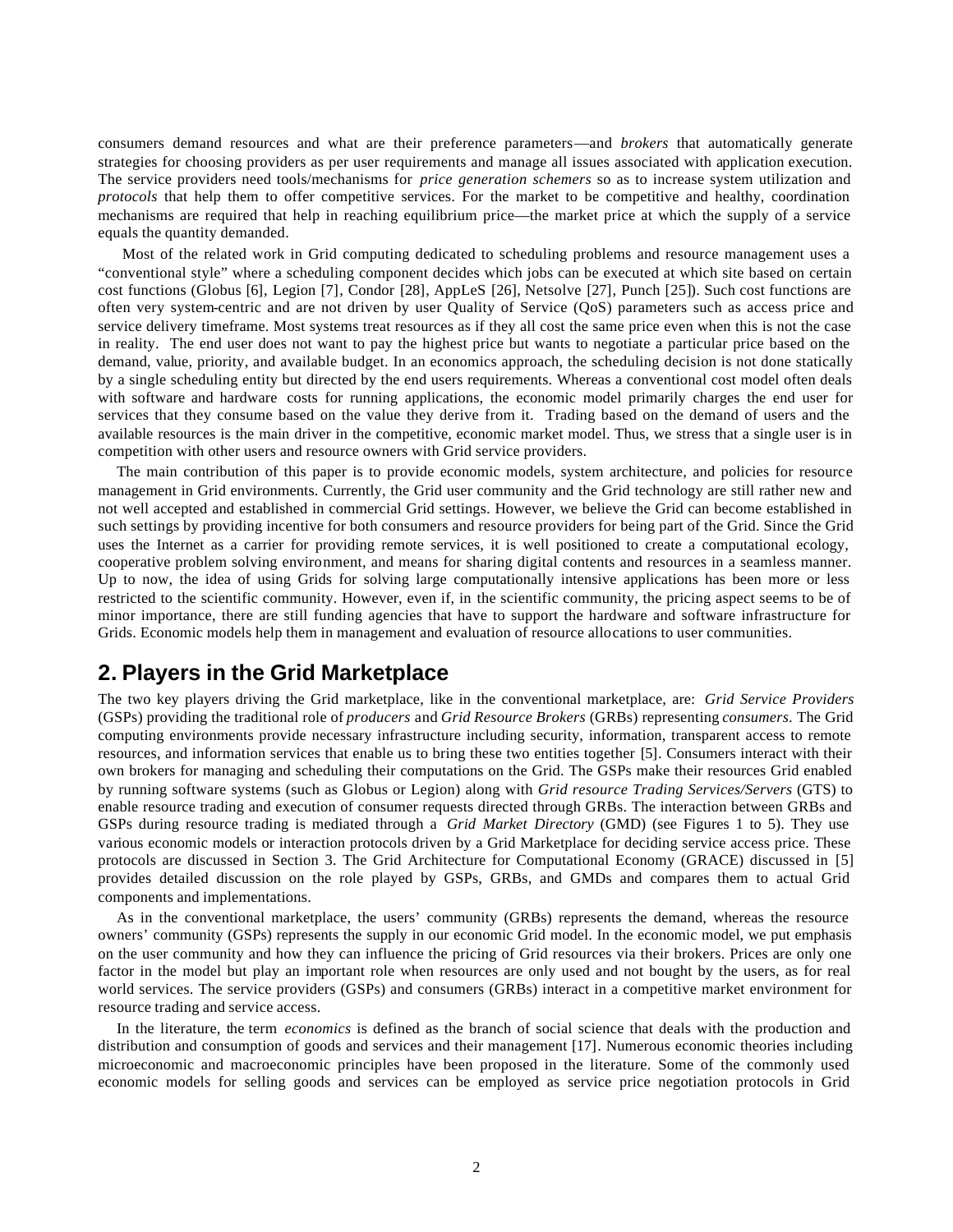computing, include:

- Commodity Market Model (case systems: Mungi [18], Enhanced MOSIX [19], and Nimrod/G [1][2])
- Posted Price Models (case system: Nimrod/G)
- Bargaining Model (case systems: Mariposa [8] and Nimrod/G,)
- Tendering/Contract-Net Model (case system: Mariposa [8])
- Auction Model (case systems: Spawn [20] and Popcorn [21])
- Bid-based Proportional Resource Sharing Model (case system: Rexec/Anemone [22])
- Community/Coalition/Bartering Model (case systems: Condor, SETI@Home [23], Mojo Nation [24])
- Monopoly, Oligopoly (Nimrod/G broker—it can still choose between resources offered at different price)

Derivatives like options and futures might also be interesting to consider. They have a high risk but allow users to hedge against price increases. The use of the above models in Grid computing is discussed in the next section. Typically, in a Grid marketplace, the resource owners, i.e. Grid Service Providers, and users can use any one or more of these models or even combinations of them in meeting their objectives [5]. Both have their own expectations and strategies for being part of the Grid. In this Grid economy, resource consumers adopt the strategy of solving their problems at low cost within a required timeframe and resource providers adopt the strategy of obtaining best possible return on their investment. The resource owners try to maximize their resource utilization by offering a competitive service access cost in order to attract consumers. The resource consumers have an option of choosing the providers that best meet their requirements.

Any of them (GRBs or GSPs) can initiate a resource trading in a market like environment and participate in the negotiation depending on their objectives. GRBs can invite bids from a number of GSPs and select those that offer lowest services costs and meet their requirements that are driven by user deadline and budget. GSPs can also invite bids in an auction like environment and offer services to highest bidder as long as its objectives are met. Both of them, GSPs and GRBs, have their own utility functions that have to be satisfied and maximized. The consumers perform a costbenefit analysis depending on the deadline (by which results are required) and budget available (the amount of money the user is willing to invest for solving the problem). The resource owners decide their pricing based on various factors [5]. They may charge different prices for different users for the same service or it can vary depending on the specific user demands. Resources may have different prices based on the environmental influences.

In a Grid marketplace, Grid brokers (note that in a Grid environment each user has his own broker as his agent) may have different goals (e.g., different deadlines and budgets), and each broker tries to maximize its own good without concern for the global good. Such self-interest naturally encourages negotiations among independent businesses or individuals. This needs to be taken into consideration in building automated negotiation infrastructure. In a *cooperative distributed computing or problem-solving environment* (like cluster computers), the system designers impose an *interaction protocol* (possible actions to take at different points) and a *strategy* (a mapping from one state to another and a way to use the protocol). This model aims for global efficiency as nodes cooperate towards a common goal. On the other hand, in Grid systems, brokers and GSPs are provided with an interaction protocol, but each broker and GSP chooses the best strategy for itself (like in multi-agent systems), which cannot be imposed from outside. Therefore, the negotiation protocols need to be designed using a *non-cooperative, strategic* perspective. In this case, the main concern is what social outcomes follow given a protocol, which *guarantees that each broker/GSP's desired local strategy is best for that broker/GSP and hence the broker/GSP will use it*.

Various criteria used for judging effectiveness of a market model are [15]:

- Social welfare (global good of all)
- Pareto efficiency (global perspective)
- Individual rationality (better off by participating in negotiation)
- Stability (mechanisms that cannot be manipulated, i.e., behave in the desired manner)
- Computational efficiency (protocols should not consume too much computation time)
- Distribution and communication efficiency (communication overhead to capture a desirable global solution).

## **3. Economic Models in a Grid Context**

In the previous section we identified a few popular models that are used in human economies. In this section we discuss the use of those economic models and propose a Grid architecture for realizing them. The discussion on realizing negotiation protocols based on different economic models is kept as generic as possible. This ensures that our proposed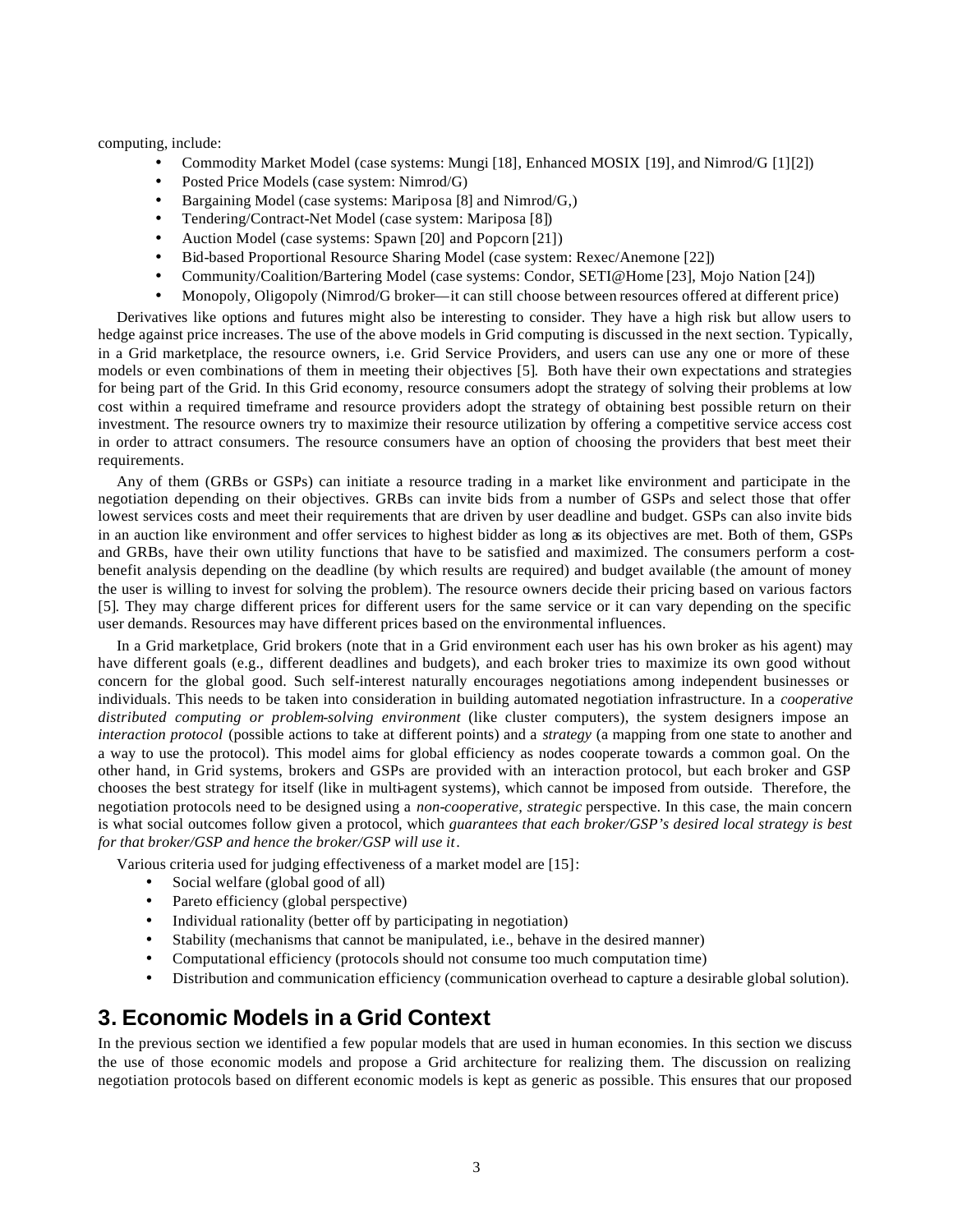architecture is free from any specific implementation and provides a general framework for any other Grid middleware and tools developers. Particular emphasis will be placed on heuristics that Grid resource brokers (*G-Brokers*) can employ for establishing service price depending on their customers' requirements. The service providers publish their services through the Grid market directory. They use Grid trading services' declarative language for defining cost specification and their objectives such as access price for various users for different times and durations along with possibilities of offering discounts to attract users during off-peak hours. The Grid trading server can employ different economic models in providing services. The simplest would be a commodity model wherein the resource owners define pricing strategies including those driven by the demand and resource availability. The GTS can act as auctioneer if Auction-based model is used in deciding the service access price or an external auctioneer service can be used (Fig. 6).

For each of the economic models, firstly, the economic model theory, its parameters and influences are discussed and then a possible solution is given for a current Grid environment and how they can be mapped to existing Grid tools and architectures or what needs to be extended. In the classical economic theory there are different models for specific environmental situations and computing applications. Since the end-user interaction is the main interest of this paper, we point out possible interactions with the broker.

## *3.1. Commodity Market (Flat or Supply-and-Demand Driven Pricing) Model*

In the commodity market model, resource owners specify their service price and charge users according the amount of resource they consume. The pricing policy can be derived from various parameters and can be *flat* or *variable* depending on the resource *supply and demand*. In general, services are priced in such a way that supply and demand equilibrium is maintained. In the *flat price model*, once pricing is fixed for a certain period, it remains the same irrespective of service quality. It is not significantly influenced by the demand, whereas in a *supply and demand* model prices change very often based on supply and demand changes. In principle, when the demand increases or supply decreases, prices are increased until there exists equilibrium between supply and demand. Pricing schemes in a Commodity Market Model can be based on:

- Flat fee
- Usage Duration (Time)
- **Subscription**
- Demand and Supply-based [11]

As in the real world, GSPs can publish their prices through yellow pages like Grid market directory (GMD) service (see Figure 1). The resource owners define parameters that GTS can use when providing service prices. A simple price specification may contain the following parameters.

```
{
     . . .
    consumer_id // this can be same Grid-ID
    peak_time_price // 9am-6pm: office hours on working days<br>
lunch_time_price // (12.30-2pm)
     lunch_time_price
    offpeak_time_price // (6pm-9am),
    discount_when_lightly_loaded // if load is less than 50% at any time<br>raise_price_high_demand // % raise price if average load is abo
                                      // % raise price if average load is above 50%
    price_holiday_time // during holidays and week ends!
     . . .
}
```
Traditionally, producers' price goods or services based on their production cost and desired profit margin. However, from the consumers' perception of value is based on parameters such as the resource cost, overhead in maintaining them, demand. Therefore, the resource value in Grid economy can be defined as follows:

• Resource Value = Function (Resource strength, Cost of physical resources, Service overhead, Demand, Value perceived by the user, Preferences);

The last three parameters are difficult to capture from consumers unless they see any benefit in disclosing their actual demand, preference, and/or resource value, which varies from one application to another. However, there are consumers who prefer regular access to resources during a particular period of the day. For example, those involved in making regular decisions on supply chain management of goods shipping from inventory to the departmental stores prefer calendar-based guaranteed access, and stable but competitive pricing to resources unlike spot-market based access to services. In this case demand and preferences are clear, pricing policy can be easily negotiated and it needs to be stable,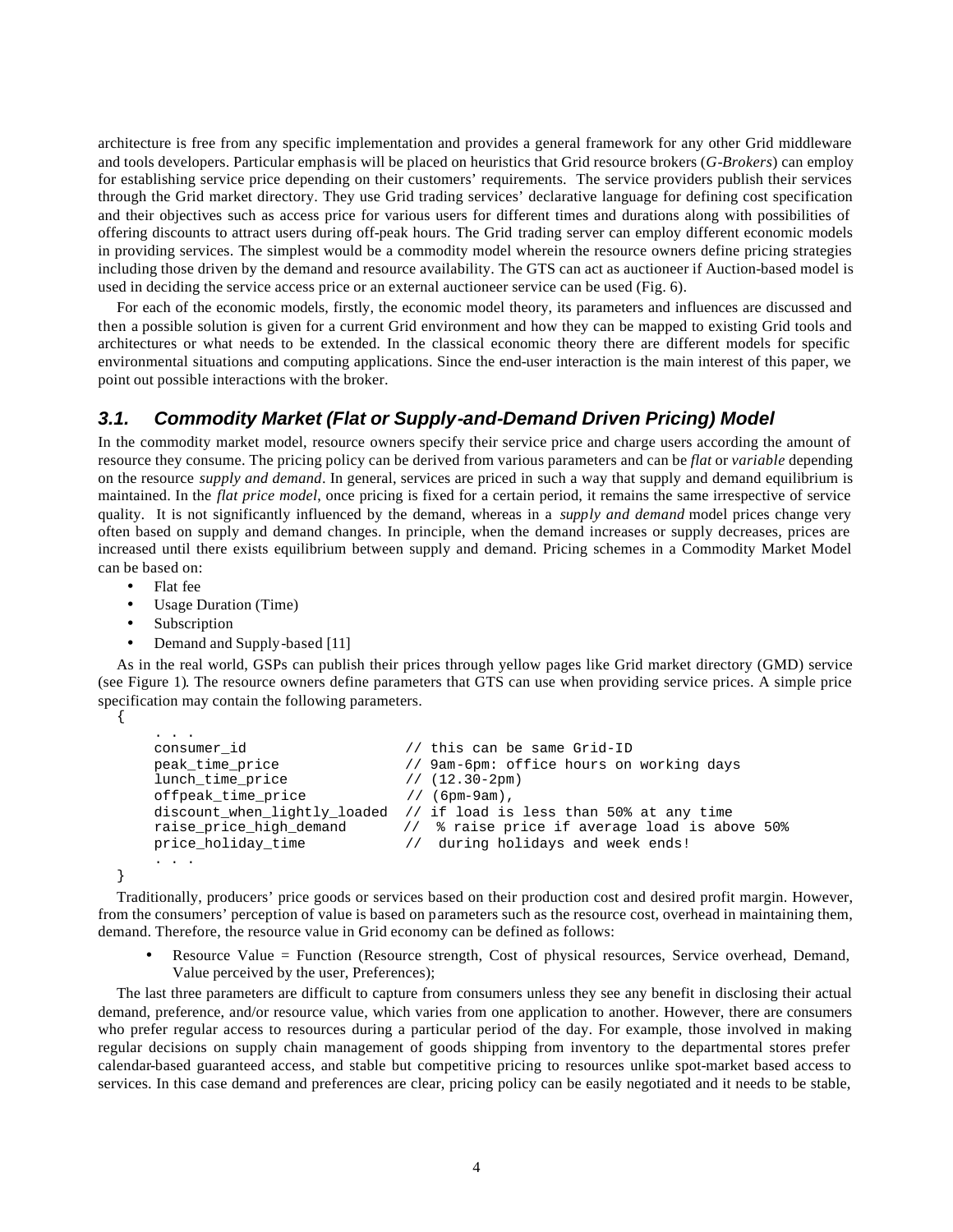competitive, and reasonable.

Consumers can be charged for access to various resources including CPU cycles, storage, software, and network. The users compose their application using higher-level Grid programming languages. For example, in our Nimrod problemsolving environment we provide a declarative programming language for composing parameter sweep applications and defining application and user requirements such as deadline and budget [1]. The resource broker (working for the user) can carry out the following steps for executing applications:

- a. The broker identifies resource providers.
- b. It identifies suitable resources and establishes their prices (GMD and GTS).
- c. It selects resources that meet objectives (lower cost and meet deadline requirements). It uses heuristic techniques while selecting resources and mapping jobs to resources.
- d. It uses them and pays them as agreed.

The actual realization of the above steps is skipped and left to the implementations (e.g., our Nimrod/G resource broker performs all these steps in finer details and supports deadline and budget based scheduling [1] [2][4]).



**Figure 1:** Interaction between GSPs and users in a commodity market Grid for resource trading.

**Figure 2:** Posted price model and resource trading in a computational market environment.

## *3.2. Posted Price Model*

The posted price model is similar to the commodity market model, except that it advertises special offers (see Figure 2) in order to attract (new) consumers to establish market share or motivate users to consider using cheaper slots. In this case, brokers need not negotiate directly with GSPs for price, but use posted prices as they are generally cheaper compared to regular prices. The posted-price offers will have usage conditions, but they might be attractive for some users. For example, during holiday periods, demand for resources is likely to be limited and GSPs can post tempting offers or prices aiming to attract users to increase resource utilization. The activities that are specifically related to the posted-price model in addition to those related to commodity market model are:

- a. Resource/Grid Service Providers (GSPs) posts their service offers and conditions etc. in Grid Market Directory.
- b. Broker looks at GMD to identify if any of these posted services are available and fits its requirements.
- c. Broker enquires (GSP) for availability of posted services.
- d. Other steps are similar to those pointed out in commodity market model.

## *3.3. Bargaining Model*

In the previous models, the brokers pay access prices, which are fixed by GSPs. In the bargaining model, resource brokers bargain with GSPs for lower access price and higher usage duration. Both brokers and GSPs have their own objective functions and they negotiate with each other as long as their objectives are met. The brokers might start with a very low price and GSPs with a higher price. They both negotiate until they reach a mutually agreeable price (see Figure 3) or one of them is not willing to negotiate any further. This negotiation is guided by user requirements (e.g., deadline is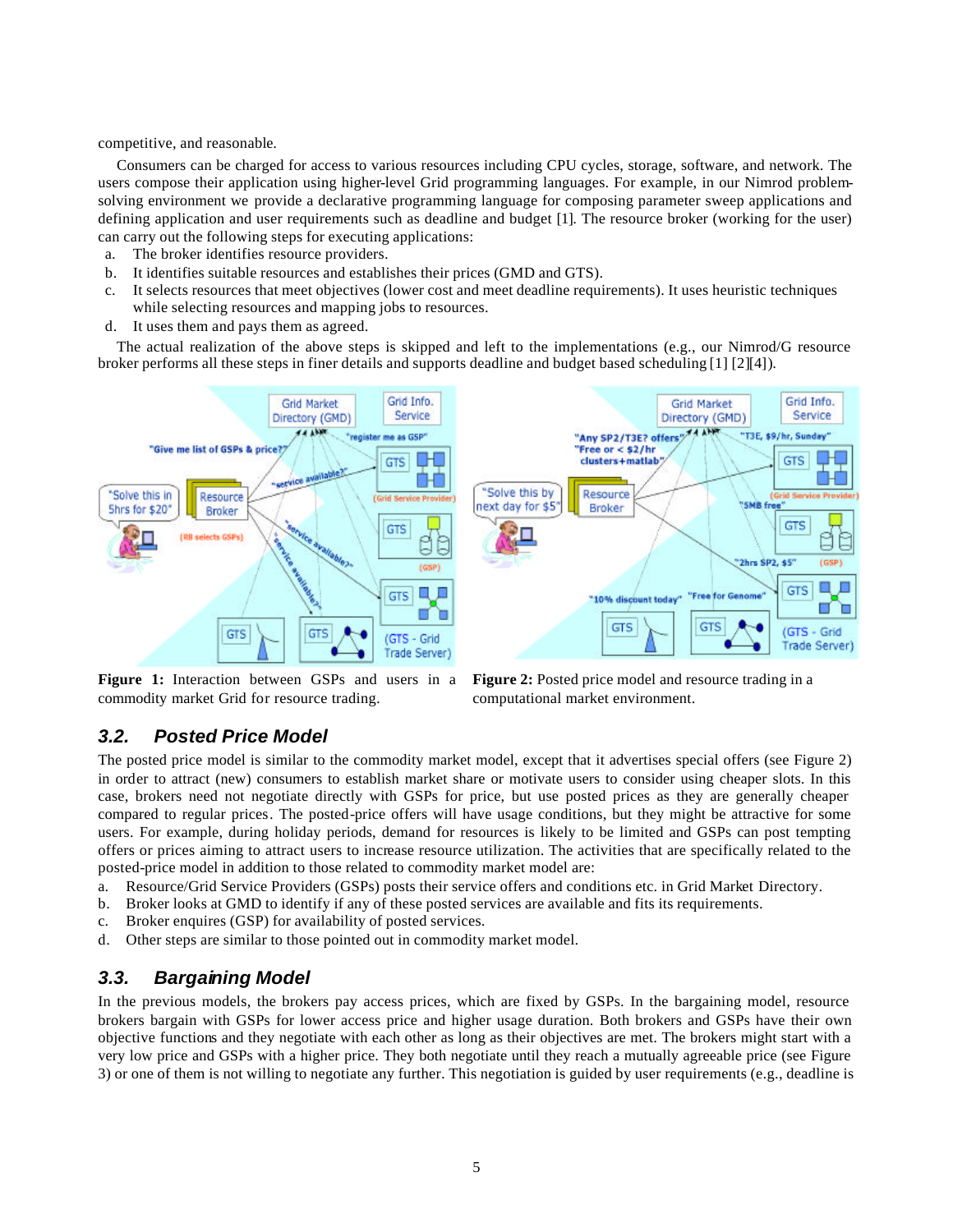too relaxed) and brokers can take risk and negotiate for cheaper prices as much as possible and can discard expensive machines. This might lead to lower utilization of resources, so GSPs might be willing to reduce the price instead of wasting resource cycles. Brokers and GSPs generally employ this model when market *supply-and-demand* and service prices are not clearly established. The users can negotiate for a lower price with promise of some kind favour or using GSPs services even in the future.

## *3.4. Tender/Contract-Net Model*

Tender/Contract-Net model is one of the most widely used models for service negotiation in a distributed problemsolving environment [14]. It is modeled on the contracting mechanism used by businesses to govern the exchange of goods and services. It helps in finding an appropriate service provider to work on a given task. Figure 4 illustrates the interaction between brokers and GSPs in their bid to meeting their objectives. A user/resource broker asking for a task to be solved is called the *manager* and resource that might be able to solve the task is called potential *contractor*. From a manager's perspective, the process is:

- 1. Consumer (Broker) announces its requirements (using deal template) and invites bids from GSPs.
- 2. Interested GSPs evaluate the announcement and respond by submitting their bids.
- 3. Broker evaluates and awards the contract to the most appropriate GSP(s).
- 4. The broker and GSP communicate privately and use the resource (R).

The contents of the deal template used for work announcement include, addressee (user), eligibility requirements specifications (for instance, Linux, x86arch, and 128MB memory), task/service abstraction, optional price that the user is willing to invest, bid specification (what should offer contain), expiration time (deadline for receiving bids).

From a contractor's/GSP perspective, the process is:

- 1. Receive tender announcements/advertisements (say in GMD).
- 2. Evaluate service capability.
- 3. Respond with bid.
- 4. Deliver service if bid is accepted.
- 5. Report results and bill the broker/user as per the usage and agreed bid.



**Figure 3:** Brokers bargaining for lower access price in their bid for minimizing computational cost.

Figure 4: Tender/ContractNet model for resource trading.

The advantage of this model is that if the GSP is unable to provide a satisfactory service or deliver a solution, the Grid resource broker can seek other GSPs for the service. This protocol has certain disadvantages. A task might be awarded to a less capable GSP if a more capable GSP is busy at award time. Another limitation is that the GRB manager has no obligation to inform potential contractors that an award has already been made. Sometimes, a manager may not receive bids for several reasons: (a) all potential GSPs are busy with other tasks, (b) a potential GSP is idle but ranks the proposed tender/task below the other tasks under consideration, (c) no GSPs, even if idle, are capable of offering service (e.g., resource is Windows NT-based, but user wants Linux). To handle such cases, a GRB can request quick response bids to which GSPs respond with messages such as *eligible, busy, ineligible* or *not interested*. This helps the GRB in making changes to its work plan. For example, the user can change deadline or budget to wait for new GSPs or attract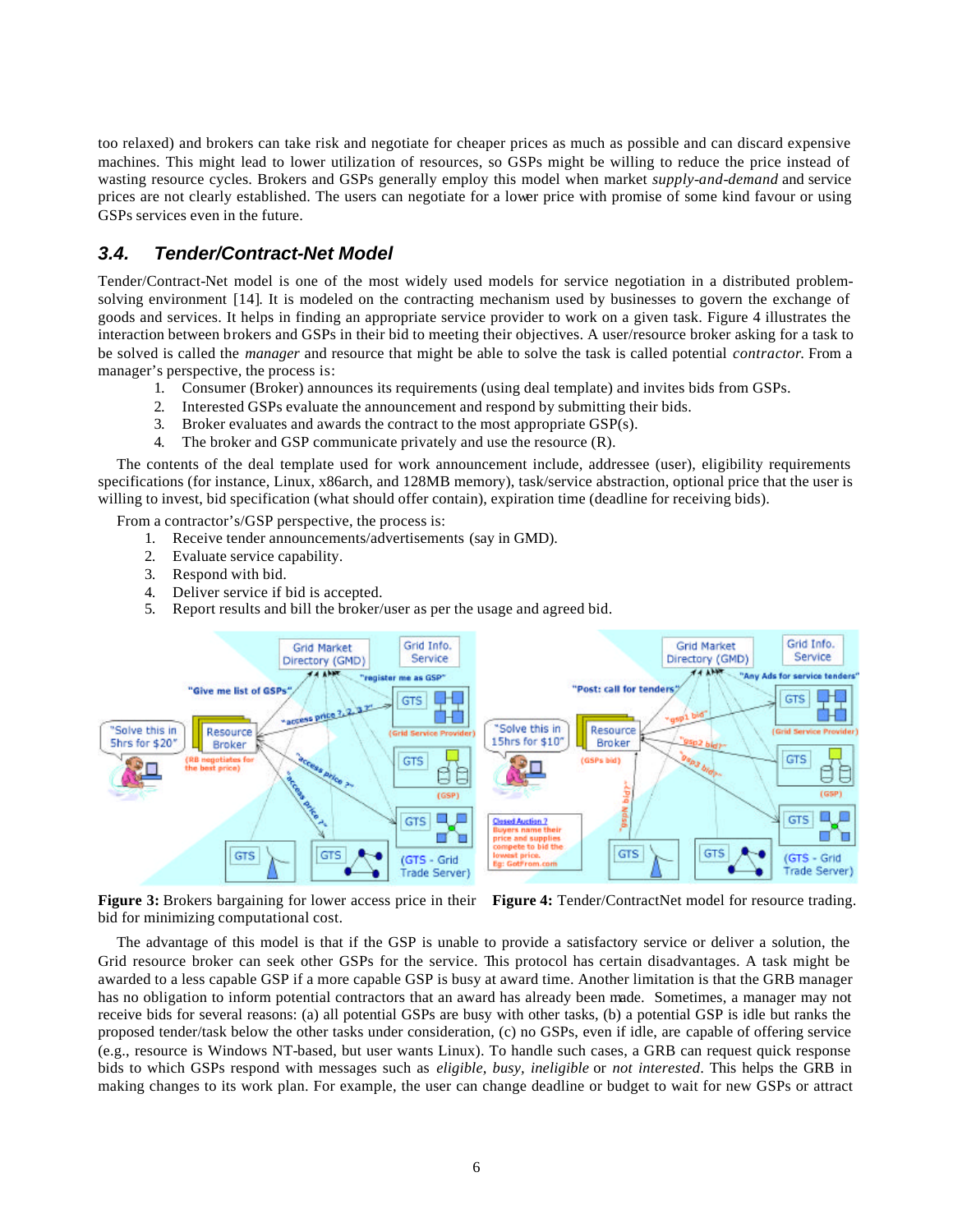existing GSPs to submit bids.

The tender model allows directed contracts to be issued without negotiation. The selected GSP responds with an *acceptanc*e or *refusal* of award. This capability can simplify the protocol and improve the efficiency of certain services.

#### *3.5. Auction Model*

The auction model supports one-to-many negotiation, between a service provider (seller) and many consumers (buyers), and reduces negotiation to a single value (i.e., price). The auctioneer sets the rules of auction, acceptable for the consumers and the providers. Auctions basically use market forces to negotiate a clearing price for the service.

In the real world, auctions are used extensively, particularly for selling goods/items within a set duration. The three key players involved in auctions are: resource owners, auctioneers (mediators), and buyers (see Figure 5). Many ecommerce portals such as Amazon.com and eBay.com are serving as mediators (auctioneers). Both buyers' and sellers' roles can also be automated. In a Grid environment, providers can use an auction protocol for deciding service value/price. The steps involved in the auction process are:

- a. GSPs announce their services and invite bids.
- b. Brokers offer their bids (and they can see what other consumers offer if they like depending on open/closed).
- c. Step (b) goes on until no one is willing to bid higher price or auctioneer may stop if minimum price line is not reached or owner's any other specific requirements are not meet.
- d. GSP offers service to the one who wins.
- e. Consumer uses the resource.

Auctions can be conducted as open or closed depending on whether they allow back-and-forth offers and counter offers. The consumer may update the bid and the provider may update the offered sale price. Depending on these parameters, auctions can be classified into four types [15]:

- English Auction (first-price open cry)
- First-price sealed-bid auction
- Vickrey (Second-price sealed-bid) auction [9]
- Dutch Auction





**Figure 5:** Auctions using external auctioneer. **Figure 6:** Auction when GSPs use their own Auctioneer.

English Auction (first-price open cry) – all bidders are free to increase their bids exceeding others offers. When none of the bidders are willing to raise the price anymore, the auction ends, and the highest bidder wins the item at the price of his bid. In this model, the key issue is how GRBs decide how much to bid. A GRB has a private value (as defined by the user) and can have a strategy for a series of bids as a function of its private value and prior estimation of other bidder's valuations, and the past bids of others. The GRB decides the private value depending on the user-defined requirements (mainly deadline and budget that he is willing to invest for solving the problem). In the case of private value English auctions, a GRB's dominant strategy is to always bid a small amount "higher" than the current highest bid, and stop when its private value price is reached. In correlated value auctions, the policies are different and allow the auctioneer to increase the price a constant rate or at the rate he wishes. Those not interested in bidding anymore can openly declare so (open-exit) without re-entry possibility. This information helps other bidders and gives a change to adjust their valuation.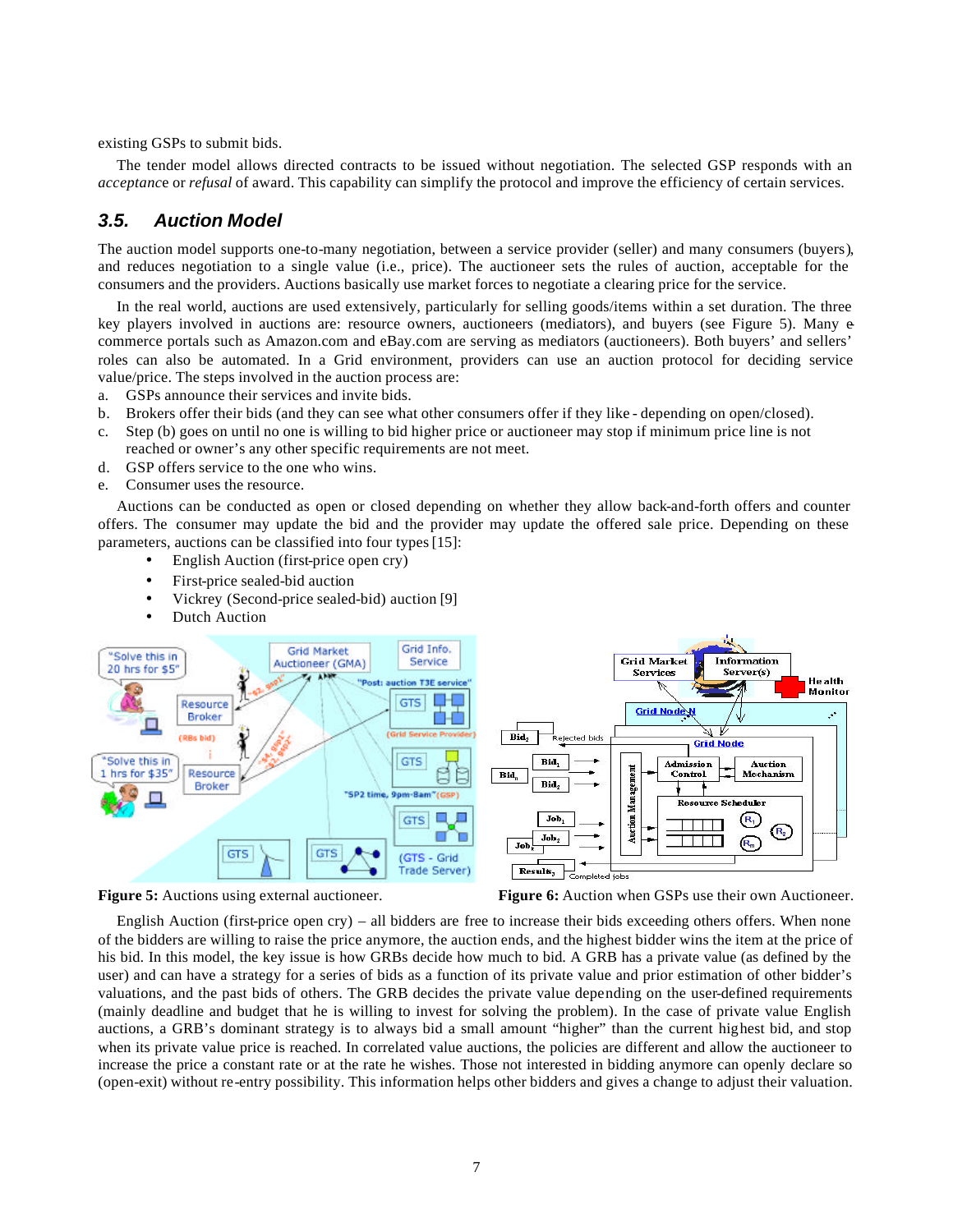First-price sealed-bid auction – each bidder submits one bid without knowing the others' bids. The highest bidder wins the item at the price of his bid. In this case a broker bid strategy is a function of the private value and the prior beliefs of other bidders' valuations. The best strategy is bid less than its true valuation and it might still win the bid, but it all depends on what the others bid.

Vickrey (Second-price sealed-bid) auction— each bidder submits one bid without knowing the others' bids. The highest bidder wins the item at the price of the second highest bidder [9].

Dutch Auction – the auctioneer starts with a high bid/price and continuously lowers the price until one of the bidders takes the item at the current price. It is similar to first-price sealed-bid auction because in both cases bid matters only if it is the highest, and no relevant information is revealed during the auction process. From the broker's bidding strategic point of view, Dutch auction is similar to first-price sealed-bid auction. The interaction protocols for Dutch auction are as follows: the auction attempts to find market price for a good by starting a price much higher than the expected market value, then progressively reducing the price until one of the buyers accepts the price. The rate of reduction price is up to the auctioneer and they have a reverse price below which not to go. If the auction reduces the price to reverse price with no buyers, the auction terminates.

In terms of real time, Dutch auctions are efficient as the auctioneer can decrease the price at a strategic rate and first higher bidder wins. In an Internet wide auction, it is appealing in terms of automating the process wherein all parties can define their strategies for agents that can participate in multiple auctions to optimize their objective functions.

These auctions mainly differ in terms of whether they are performed as open or closed auctions and the offer price for the highest bidder. In open auctions, bidding agents can know bid value of other agents and will have an opportunity to offer next competitive bids. Whereas in closed auctions, bid offered by participants is not disclosed to others. Auctions can suffer from collusion (if bidders coordinate their bid prices so that the bids stay artificially low), lying auctioneers in case of Vickrey auction (auctioneer may overstate the second highest bid to the highest bidder unless that bidder can vary it), lying bidders, counter speculation, etc.

#### *3.6. Bid-based Proportional Resource Sharing Model*

Market-based proportional resource sharing systems are quite popular in cooperative problem-solving environments like clusters (in single administrative domain). In this model, the percentage of resource share allocated to the user application is proportional to the bid value in comparison to other users' bids. The users are allocated credits or tokens, which they can use for having access to resources. The value of each credit depends on the resource demand and the value that other users place on the resource at the time of usage. For example, consider two users wishing to access a resource with similar requirements, but first user is willing to spend 2 tokens and the second user is willing to spend 4 tokens. In this case, the first user gets 1/3 of resource share whereas the second user gets 2/3 of resource share, which is proposal to the value that both users place on the resource for executing their applications.



**Figure 7:** Market-based Proportional Resource Sharing.

 This can be good way of managing a large shared resource in an organization or resource owned by multiple individuals (like multiple departments in a university) can have credit allocation mechanism depending on investment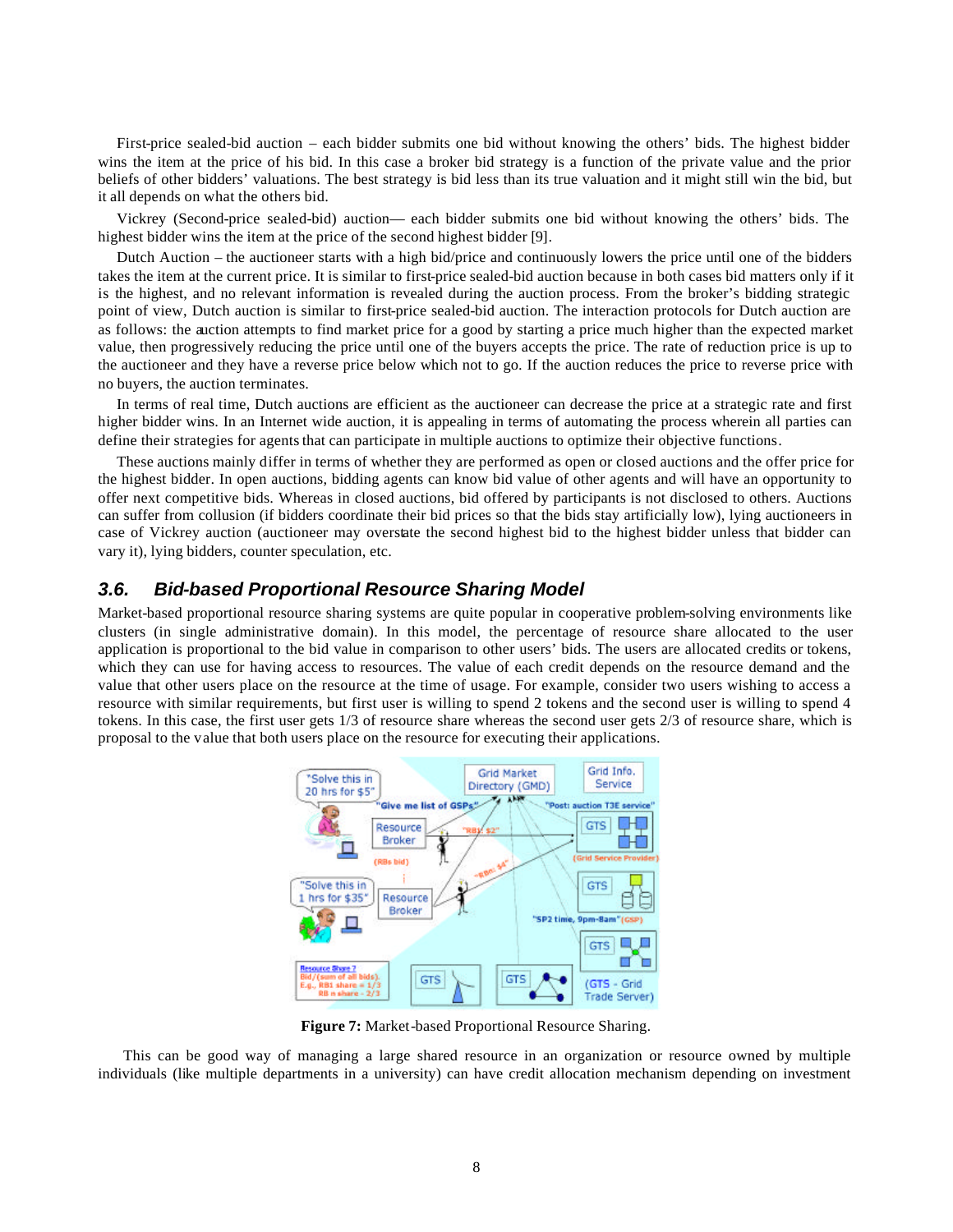they made. They can specify how much of credit they are willing to offer for running their applications on the resource. For example, a user might specify low credits for non-interactive batch jobs and high credits for interactive jobs with high response times. GSPs can employ this model for offering a QoS for higher price paying customers in a shared resource environment (as shown in Figure 7). Systems such as Rexec/Anemone and Xenoservers, D'Agents CPU market employ proportional resource sharing model in managing resource allocations [5].

#### *3.7. Community/Coalition/Bartering/Share Holders Model*

A community of individuals shares each other's resources to create a cooperative computing environment. Those who are contributing their resources to a common pool can get access to that pool. A sophisticated model can also be employed here for deciding how much resources share contributors can get. It can involve credits that one can earn by sharing resource, which can them be used when needed. A system like Mojonation.net employs this model for storage sharing. This model works when those participating in the Grid have to be both service providers and consumers.

## *3.8. Monopoly/Oligopoly*

In the previously mentioned models we have assumed a competitive market where several GSPs and brokers/consumers determine the market price. However, there exist cases where a single GSP dominates the market and is the single provider of a particular service. In economic theory this model is known as a monopoly. Users cannot influence the prices of services and have to choose the service at the price given by the single GSP who monopolized the Grid marketplace. As regards the technical realization of this model, the single site puts the prices into the GMD or information services and brokers consult it without any possibility to negotiate prices.

Competitive markets are one extreme and monopolies are the other extreme. In most of the cases, the market situation is somewhere between these two extreme cases: a small number of GSPs dominate the market and set the prices. This market is known as an oligopoly.

#### *3.9. Other Influences on Market Prices*

We now state more influences on price setting strategies in competitive, international markets. Supply and demand is the most common one but one also has to take into account national boarders and different pricing policies within different countries such as taxation, consumer price index, inflation, etc. These factors are not dealt in this paper, however implementations may need to consider them. There are micro and macro-economic factors that play an important role. Sure, one can also neglect them and build a price model on which all the Grid consumers have to agree. So this would correspond to an international market with special rules. Then, a model has to be formed for price changes. What is the factor for that change? Is there a monopoly that can decide what to do? Is the market transparent with optimally adapted prices etc. These are some of the main questions that need to be answered by a GSP when they decide their prices in an international market. A broker may consult the Grid Information Service to find out where the price for a particular service is minimal. For instance, one country might impose special taxes on a service whereas another country does not.

There are occasions where resources are not valued as per the actual cost of resources and overhead involved in offering services. When new players enter the market, in order to attract customers from the existing GSPs they are likely to offer access at minimal price by under valuing resources. This leads to price wars as GSPs are caught in a price cutting round to compete with each other. Measures such as intervention of *price regulation authorities* can be in place to prevent the market from collapsing or leaving it to the market to consolidate naturally.

# **4. Economy in a Data Grid Environment**

In computational Grid environments, large computational tasks that do not use very large amounts of data are solved. In Data Grid environments [10], large amounts of data are distributed and replicated to several sites all around the globe. Here, efficient access to the data is more important than scheduling computational tasks. When accessing large data stores, the cost for accessing data is important [12]. Can a single user afford to access a third of all data in a Petabyte data store? Certain restrictions and cost functions need to be imposed in order to obtain a good throughput for data access and to provide a fair response time for multiple users. An economic model can help achieve local or global efficiency. Paying higher prices can result in accessing a larger amount of data. How these prices can be mapped to the requirements of scientific users is still an open research issue. However, it is clear that some optimizations and restrictions for data access are required.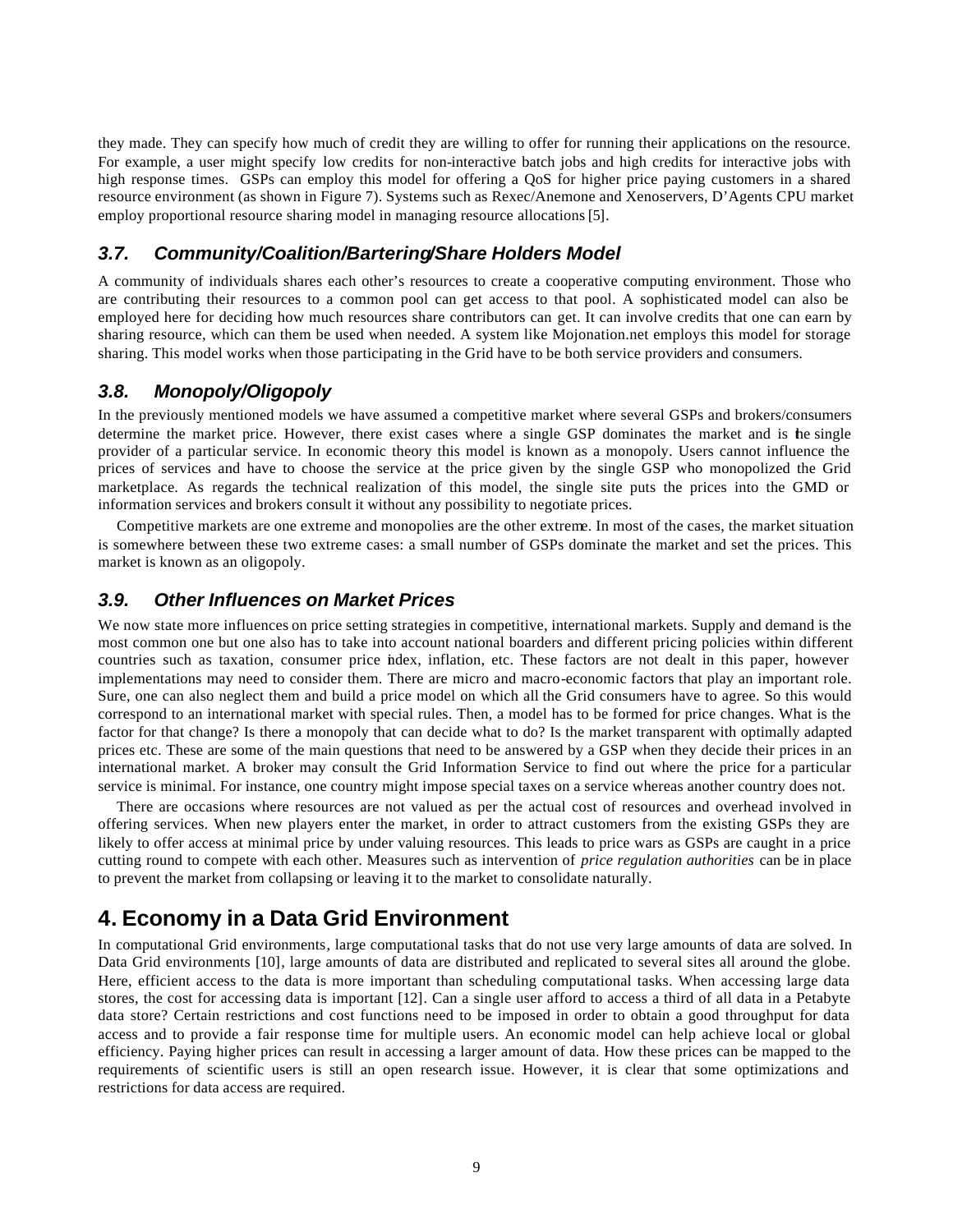## *4.1. A Case for Economy in a Scientific Data Grid Environment*

In this subsection we discuss the possible use of economy in a scientific Data Grid environment, in particular in the DataGrid project [10]. We claim that scheduling based on economic models is different in a conventional "business environment" and in the scientific community. Whereas in the first, a Grid user pays explicitly a certain amount of money in order to get a service (e.g. pay Euro 100 for running application x in 10 minutes somewhere in the Grid), in the scientific community an explicit payment does not seem to be useful.

As regards the DataGrid project, several possible applications can be identified that require scheduling. Here, we concentrate only on the scheduling of user requests to (replicated) data. Let us define the problem. We assume several concurrent users (in the order of 100), replicated data stores with several Terabytes, up to Petabytes of data each and a finite throughput of data servers at a single site. A site can have several data servers and a hierarchical disk pool with tapes but each single site will have a restriction on the maximum amount of data it can serve at a time. Thus, an optimization problem occurs that tries to optimize the throughput for a large user community. For instance, a single user should not be able to request a Terabyte of data per day and consequently use all the data server resources. A fair scheduling concept is required that allows multiple, concurrent user requests. The problem can be identified as a high throughput problem. A scheduler at a single site has to take care of a fair scheduling concept. This compares to the conventional market model where a single user can increase his own throughput by offering to pay higher prices for a service. In the Data Grid environment a single user is interested in analyzing data and does not want to pay money explicitly for the physics analysis job. In other words, data analysis should not be restricted by resource prices since the main focus of physics analysis is to find some new information in large amounts of data rather than making money by selling data resources. However, this needs to be regulated to provide fair and improved quality of service to all users.

Data access in a Data Grid environment needs to be measured, regulated, and it has to be translated into costs, but shall not be expressed in currency units. One possible mapping of access requests to costs is to define the maximum data throughput of a site in the Data Grid. Based on this, a maximum number of tokens can be distributed to the users. For instance, a distributed data server at a site is able to serve 10 TB of data per day and thus 10 000 000 tokens are available and distributed to possible users. By default, a single user may only access as much data as he has tokens. This gives other users a chance to access data. However, the amount of data that they access for a given token need to be based on parameters such as demand, system load, QoS requested, etc. This helps in better managing resources and improving QoS offered by the system. The users can tradeoff between QoS and tokens.

The local site scheduler has to take care of admission control. Now, a single user might want to access more data than the available tokens. This requires re-distribution and negotiation of tokes. The negotiation step can then be done with the various economic models discussed earlier. Each user gets a certain amount of budget (expressed in tokens) and can be expressed in terms of pre-allocation priorities. For instance, users A and B are allocated X and Y number of tokens. Tokens can be renewed each day based on the current demand and the data server capabilities for serving data. The tokens can be converted into money when we compare it to an commercial environment (like 10 tokens for \$1). When users want to use data services in the Data Grid, the system says, "During Peak time, I will charge 10 tokens per MB of data access and during off-pear time I will charge 6 tokens per MB." Accessing replicas from different sites may also result in having different prices for different replicas. If this is case, this itself is an economy. Consequently, tokens are assigned to users depending on the value/importance of users and their work. We conclude that in a scientific Data Grid environment economic models can be applied, but a scheduling instance is still required that controls the overall throughput for a large user community.

## *4.2. Data Economy*

In [12] a cost model for distributed and replicated data over a wide area network is presented. Cost factors for the model are the network, data server and application specific costs. Furthermore, the problem of job execution is discussed under the viewpoint of sending the job to the required data (code mobility) or sending data to a local site and executing the job locally (data mobility). In the economic model, the main focus is on executing a job at any site as long as the cost for job execution is minimal. Based on the previous case study we summarize this topic by intruding the term *Data Economy* that applies to several fields where data is distributed over Grids. The domains include

- Content (like music, books, news papers) sales using techniques such as micro-payments, aggregation, subscription, and subsidy.
- Community or bartering model for content sharing.
- Data and replica sites access in Data Grid environments.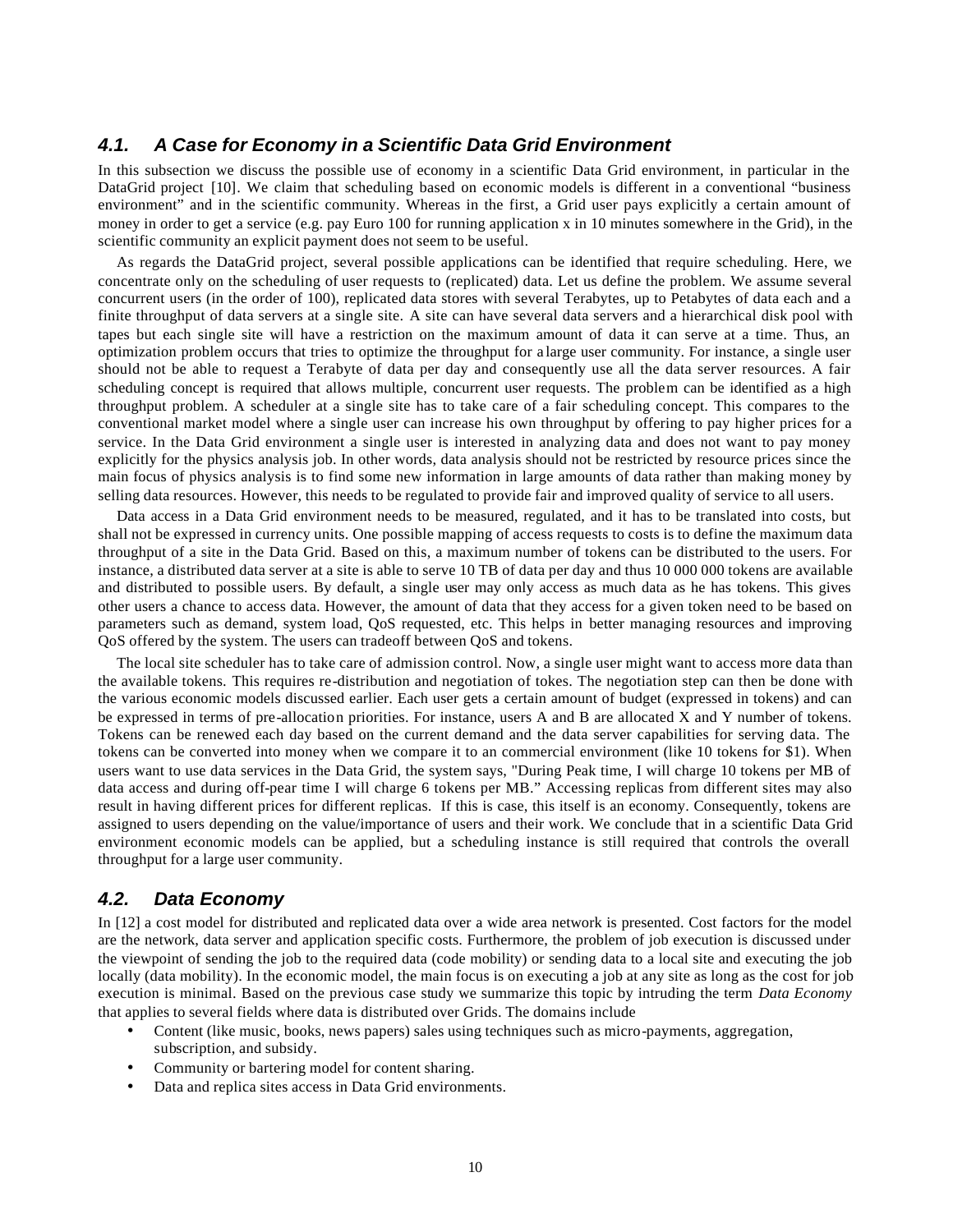# **5. Scheduling Experiments on the World Wide Grid Testbed**

In our work, for a given deadline and budget we have performed scheduling experiments at two different times (Australian peak and off-peak hours) on resources distributed in two major time zones [5] using "Cost-Optimization Scheduling algorithm" [4] on the World Wide Grid (WWG) [16] testbed (formerly called the Intercontinental Grid [5]). Currently, the WWG testbed has heterogeneous computational resources owned by different organizations or peers distributed across five continents: Asia, Australia, Europe, North America, and South America.

We performed an experiment of 165 CPU-intensive jobs, each running approximately 5 minutes duration. For a given deadline of 2 hours (120 minute) and budget of 396000 (Grid currency, G\$, we can think of this as tokens/units that can be exchanged with real money), conducted experiments for two different optimization strategies:

- 1. Optimize for Time (produce results as early as possible, but before deadline and be within budget limit)
- 2. Optimize for Cost (produce results by deadline, but reduce cost and be within budget limit).

In these scheduling experiments, our Nimrod/G resource broker employed the *Commodity Market* model for establishing a service access price. It used Grid resource trading services for establishing connection with the Grid Trader running on GSP machines and obtained service prices. Our broker architecture is generic enough to use any protocol (including Tender/ContractNet or Auctions) for negotiating access to resources and choosing appropriate ones. The access price varies from one consumer to another consumer and from time to time as defined by resource owners. Depending on the deadline and the specified budget, the broker comes out with a plan for assigning jobs to resources. While doing so, it takes the capability of resources and the amount of resource share that the consumer can command (get) on that resource, and does load profiling to dynamically learn the ability of resources for executing jobs. It adapts itself to the changing resource conditions including failure of resources or jobs on the resource. The heuristics-based scheduling algorithms employed by Nimrod/G broker are presented in our early work [4].

The six computational resources in the World Wide Grid (WWG) [16] testbed have been selected in the economics driven scheduling experimentations. Table 1 shows resources details such as architecture, location, and access price along with type of Grid middleware systems used in making them Grid enabled. These are shared resources and hence they were not fully available to us. The access price indicated in the table is being established dynamically using GRACE resource trading protocols (commodity market model).

| <b>Resource Type &amp; Size</b><br>(No. of nodes) | Organization &<br><b>Location</b>        | <b>Grid Services and</b><br>Fabric | Price (G\$ per<br><b>CPU</b> sec. | <b>Jobs Executed on Resources</b> |          |
|---------------------------------------------------|------------------------------------------|------------------------------------|-----------------------------------|-----------------------------------|----------|
|                                                   |                                          |                                    |                                   | Time Opt                          | Cost_Opt |
| Linux cluster (60 nodes)                          | Monash, Australia                        | Globus, GTS, Condor                | 2                                 | 64                                | 153      |
| Solaris (Ultra-2)                                 | Tokyo Institute of<br>Technology, Japan. | Globus, GTS, Fork                  | 3                                 | 9                                 | л.       |
| Linux PC (Prosecco)                               | CNUCE, Pisa, Italy                       | Globus, GTS, Fork                  | 3                                 | 7                                 |          |
| Linux PC (Barbera)                                | CNUCE, Pisa, Italy                       | Globus, GTS, Fork                  | 4                                 | 6                                 |          |
| Sun (8 nodes)                                     | ANL, Chicago, USA                        | Globus, GTS, Fork                  |                                   | 42                                | 4        |
| SGI (10 nodes)                                    | ISI, Los Angeles, USA                    | Globus, GTS, Fork                  | 8                                 | 37                                | 5        |
|                                                   |                                          | Total Experiment Cost (G\$)        |                                   | 237000                            | 115200   |
|                                                   |                                          | Time to Complete Experiment (Min.) |                                   | 70                                | 119      |

**Table 1**: The WWG testbed resources used in scheduling experiments, Job execution and costing.

The number of jobs in execution on resources (Y-axis) at different times (X-axis) during the experimentation is shown in Figure 8 and Figure 9 for Time and Cost Optimization strategies respectively. In the first (Time Minimization) experiment, the broker selected resources in such a way that the whole application execution is completed at the earliest for a given budget. It completed execution of all jobs within *70 minutes* and spent *237000 G\$*. In the second experiment (Cost Minimization), the broker selected cheap resources as much as possible to minimize the execution cost and yet meet the deadline (completed in *119 minutes*) and spent *115200 G\$*. After the initial *calibration phase*, the jobs were distributed to the cheapest machines for the remainder of the experiment. The cost for completing time optimization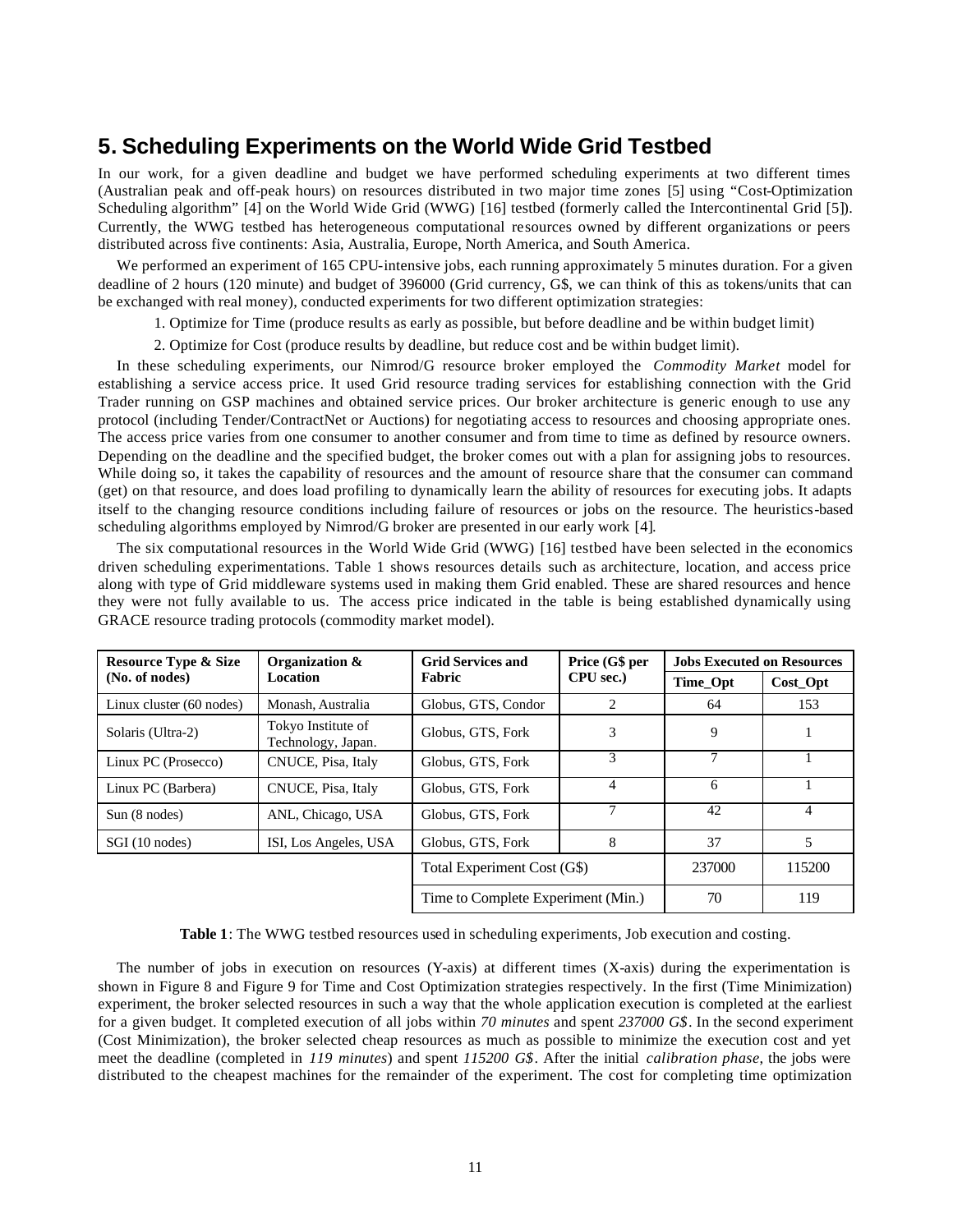experimentation is much larger than cost optimization due to the usage of expensive resources to complete the experiment early and at the same time ensure that it is within a specific budget. Interestingly, the resources used in executing jobs are located on four different continents: Australia (Melbourne), Asia (Tokyo), Europe (Italy), and North America (USA). The results show that our Grid brokering system can take advantage of economic models and user input parameters to meet their requirements. This provides consumers the ability to tradeoff between timeframe and cost that they would like to invest for solving the problem in hand. When the deadline is too tight and results are needed at the earliest possible time, then consumers should be prepared to spend more money.



**Figure 8:** Resource Selection in Deadline and Budget based Scheduling for Time Optimization strategy.



**Figure 9:** Resource Selection in Deadline and Budget based Scheduling for Cost Optimization strategy.

# **6. Conclusion and Future Work**

Peer-to-peer and Grid computing technologies are enabling the creation of virtual enterprises (VE) for sharing distributed resources and changing the way we compute, communicate, and interact with systems and people. On the fly creation of Internet-scale virtual computing environments is becoming more of a reality than dream. The systems managing resources in this complex environment need to be smart, adaptable to changes in the environment and user requirements. At the same time, they need to provide a scalable, controllable, measurable, and understandable policy for management of resources. To meet all these requirements, we proposed economics paradigm for resource management and scheduling in P2P and Grid computing environments. We discussed several market-based economic models such as commodity market, tenders, and auctions that can be used for regulating the supply and demand in Grid-based virtual enterprises. We have demonstrated the power of these economic models in scheduling computations using the Nimrod/G resource broker on the World Wide Grid testbed spanning across five continents. This approach provides economic incentive for resource owners to share their resources on the Grid and encourages the emergence of a new service oriented computing industry. More importantly, it provides mechanisms to trade-off QoS parameters, deadline and computational cost and offers incentive for relaxing their requirements—reduced computational cost for relaxed deadline when timeframe for earliest results delivery is not too critical.

First experiments that span several continents show promising results and provide a good basis for further work on Grid scheduling based on economics. We are carrying out simulations to investigate scalability, behavior, quantification, and applicability of economic models and scheduling algorithms in managing resources given very large Grid environment. We are currently implementing a new millennium version of Nimrod/G broker to provide highly programmable task-farming machinery with plug-gable components for scheduling algorithms, actuators, Grid agents, and computational steering modules. Efforts are underway to provide a clean interface to encourage problem solving environments and applications developers to use Nimrod/G brokering services in solving their problems in the Grid.

#### **References**

[1] D. Abramson, J. Giddy, and L. Kotler, *High Performance Parametric Modeling with Nimrod/G: Killer Application for the Global Grid?*, IPDPS'2000, Mexico, IEEE CS Press, USA, 2000.